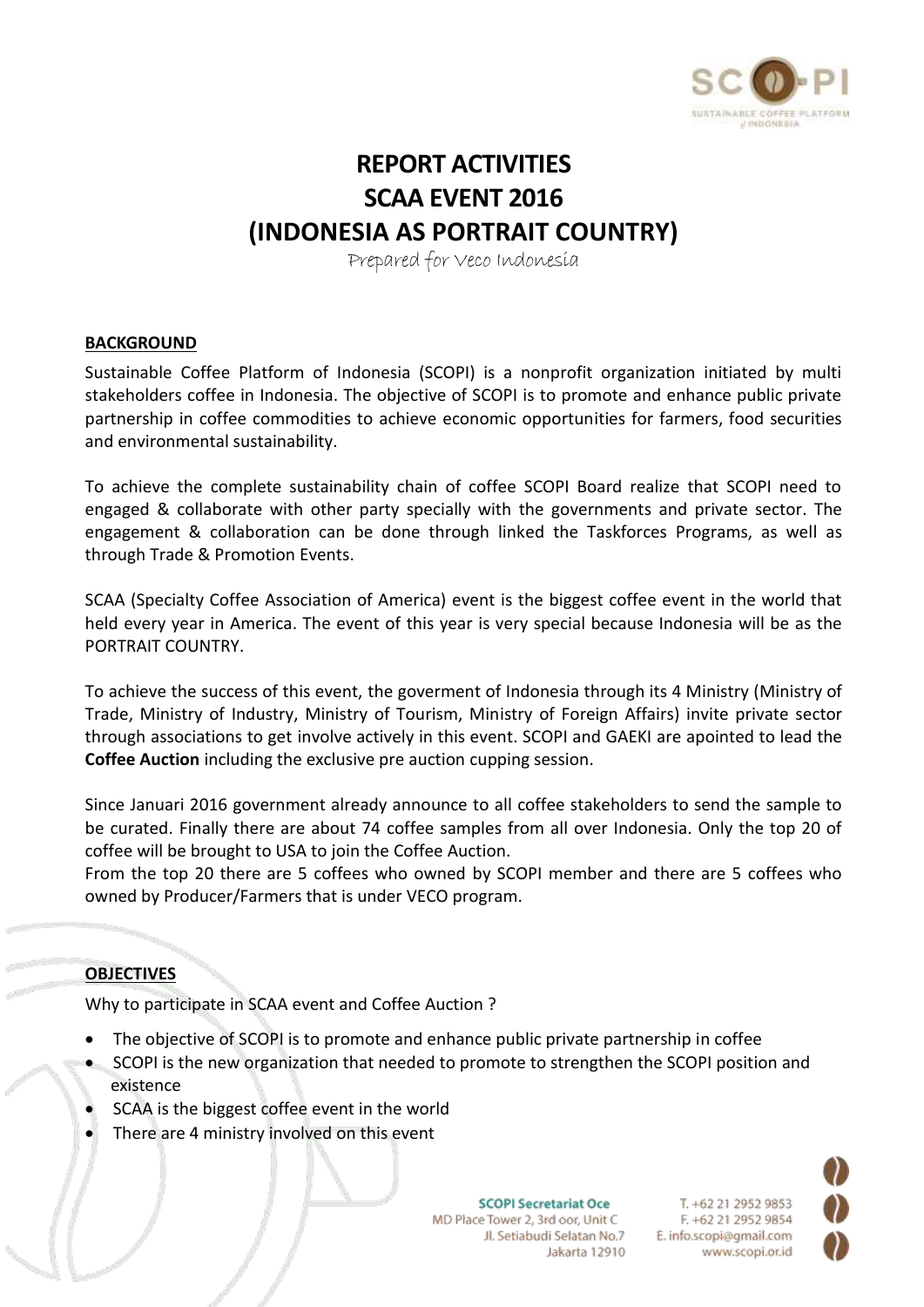

- Indonesian Government entrusted SCOPI to lead one of the biggest part of the event during Indonesian program in SCAA i.e : **Coffee Auction**
- GAEKI also become SCOPI partner on this event, GAEKI is member of SCOPI and its representative is also the Chairman of Executive Board of SCOPI
- Coffee Auction is part to promote Indonesian Coffee through quality proof.
- Coffee Auction event have a good impact for coffee farmers to motivate them in maintaining their coffee quality and of course to enhance high value of their coffee.
- Coffee Auction become close engagement between grower, coffee buyer, roaster and end user
- Coffee Auction event also give a positive impact to support SCOPI Taskforces of Effective Farmers Organization, Transfer Technology and Sustainability Standard and Geographic Indication GI
- Facilitate market opportunities for farmers partners of VECO via auctions, exhibitions and other activities at the SCAA
- Monitoring coffee product of SCOPI Member and VECO partner farmers
- Top 20 of the best coffee (cupping score above 83) from 74 coffee samples, the 10 of them are SCOPI members and producer/farmers that is under VECO program which are :

Coffee Growers under VECO program area :

- Damas Agas/ Lodovikus Vardiman (Asnikom) Flores
- Marselina Walu/Rikardus Nuga (Kaghanasa Cooperative) Flores
- Sebastian Mbulu/Metty (Yayasan Tananua) Flores
- Ellifas Pongrekun (Kaana Toraya Coffee) Toraja
- Markus Pallalo/Yenny Tanri Toraja

SCOPI member and board :

- Ayi Sutedja (Murbeng Puntang Cooperative) : Member & Member of Executive Board
- Anomali Coffee : Member & Secretary of Executive Board
- Javanero Coffee : Member & Chairman of Supervisory Board
- Muhammad : Member
- Julian Bagus (Hujan Mas Cooperative) : Member

## **DATE & VENUE**

Date : 14-17 April 2016 Venue : Georgia World Congress Center - Atlanta, USA

## **PARTICIPANTS**

- Private Company (Trader, Exporter, Importer, Roaster, Café)
- Producers / Growers / Cooperatives
- Coffee Associations
- **•** Goverments
	- -Ministry of Trade
	- -Ministry of Industry
	- -Ministry of Tourism
	- -Ministry of Foreign Affairs

**SCOPI Secretariat Oce** MD Place Tower 2, 3rd oor, Unit C Jl. Setiabudi Selatan No.7 Jakarta 12910

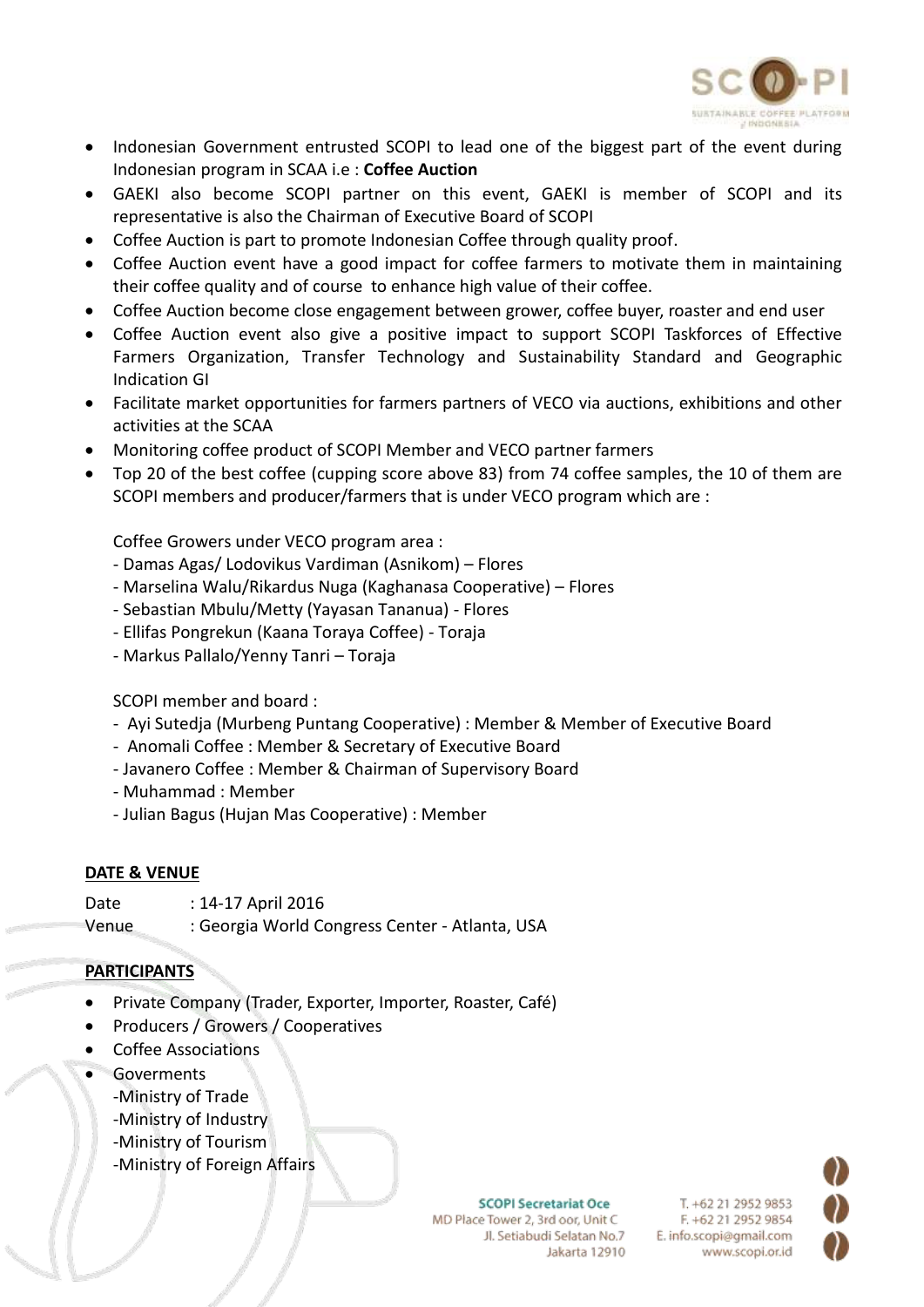

# **THE ACTIVITIES**

#### **Preliminary preparation of the coffee auction event :**

Based on the letter from the Ministry of Trade No. 461/PEN.5/SD/12/2015 dated December 23, 2015 the Ministry of Trade invite all coffee association to blast to their members and link for join the coffee auction event by sending their best coffee samples (only Arabica coffee) to the curator.

Based on the letter from the Ministry of Trade No. 04/PEN.5/UND/2/2016 dated February 1, 2016 SCOPI and GAEKI pointed by Ministry of Trade to manage the event of Coffee Auction during SCAA Expo 2016 at Atlanta America that Indonesia become Portrait Country.

Based on the letter from the Ministry of Trade No. 65/PEN.5/SD/2/2016 dated February 26, 2016 about the results of Coffee Curation for SCAA 2016 , the preparation of specialty coffee selection process has managed to collect 74 samples of coffee all over Indonesia receive by Caswell's Coffee Lab in Jakarta as the Curator of the event. From the 74 samples, the curator has selected 20 best samples of coffee with scores above 83 (based SCAA Cupping Score & Cupping Protocol).

On the basis of the availability of products from the Coffee Growers / Producers / Owners who intended to Auction Role in accordance with the amount of coffee, deadline for delivery also the quality of the coffee which delivered, Curator decided to pass a total of 17 coffees with details as follows :

| <b>Bag ID Code</b> | <b>Berat Bersih</b><br>Kopi (kg) | Cupping<br><b>Score</b> | Daerah                                              | Pengolahan             | Petani         | Nama Perusahaan                                               | <b>PIC</b>            |
|--------------------|----------------------------------|-------------------------|-----------------------------------------------------|------------------------|----------------|---------------------------------------------------------------|-----------------------|
| ID:01              | 20                               | 86.25                   | Gunung Puntang, West Java                           | Honey Process          | Avi Sutedia    | Paguyuban Kel. Tani Murbeng Punt Ayi Sutedia                  |                       |
| ID:02              | 33                               | 84.75                   | Mekarwangi/Sindangkerta, West Java                  | Wethull                |                | Wildan Mustofa CV. Frinsa Agrolestari                         | Alieg Muslikaningtyas |
| ID:03              | 60                               | 84.50                   | Manggarai Flores, East Nusa Tenggara                | Fullwash               |                | Lodovikus Vadin Asosiasi Petani Kopi Manggrai (ASN Damas Agas |                       |
| ID:04              | 60                               | 84.00                   | Pengalengan, West Java                              | Honey Process          |                | Ir. Slamet Prayog PT. Sinar Mayang Lestari                    | T. Syam Arif          |
| ID:05              | 60                               | 83.58                   | Atulintang, Aceh                                    | Wethull                | Harnrita       | PT. Diasa-Diasa                                               | Hendru Cho            |
| ID:06              | 60                               | 83.50                   | Sapan, Toraja, South Sulawesi                       | Dryhull                |                | Yehzkiel Hermin Kaana Torava Coffee                           | Elifas Pongrekun      |
| ID:07              | 60                               | 83.50                   | Bali                                                |                        |                | PT. Indokom Citrapersada                                      | A Svafrudin           |
| ID:08              | 60                               | 83.33                   | Aceh Tengah, Aceh                                   | <b>Organic Process</b> | <b>NA</b>      | Ketiara PT Gayo Organic                                       | Rahma                 |
| 1D:09              | 13                               | 83.33                   | Cibeber, West Java                                  | Honey Process          | Asep           | Anomali Coffee                                                | Irvan Helmi           |
| ID:10              | 60                               | 83.25                   | Desa Catur, Kintamani, Bali                         | Washed Process         | I Ketut Jati   | Tri Guna Karya                                                | I Ketut Jati          |
| ID:11              | 20                               | 83.17                   | Gunung Tilu, West Java                              | Honey Process          | Dedi Darmadi   | PT. Javanero Indonesia Arta                                   | Indradi               |
| ID:12              | 60                               | 83.08                   | Bolokan, Bituang Toraja, South Sulawesi             | Fullwash               | Markus Palallo | Markus Palallo                                                | Yenny Tanri           |
| ID:13              | 60                               | 83.08                   | Golewa, Wajamala, Flores, East Nusa Tengga Fullwash |                        |                | Marselina Walu Koperasi Kaghanasa                             | Rikardus Nuga         |
| ID:14              | 60                               | 83.08                   | Desa Redelong, Bener Meriah, Aceh                   | Wethull                | Malik          | Ventura Coffee                                                | Johannes Gunawan      |
| ID:15              | 60                               | 83.00                   | Weninggalih, Sindangkerta, West Java                | Wethull                |                | Wildan Mustofa CV. Frinsa Agrolestari                         | Atieg Mustikaningtyas |
| ID:16              | 60                               | 83.00                   | Ende, Flores, East Nusa Tenggara                    | Semi Wash              |                | Sebastianus Mbi Yayasan Tana Nua Fores                        | Metty                 |
| ID:17              | 60                               | 83.00                   | Gunung Sumbing, Central Java                        | Fullwash               | Sigit Prasetya | Kel. Tani Hujan Mas                                           | Julian B. Gumay       |



**SCOPI Secretariat Oce** MD Place Tower 2, 3rd oor, Unit C Jl. Setiabudi Selatan No.7 Jakarta 12910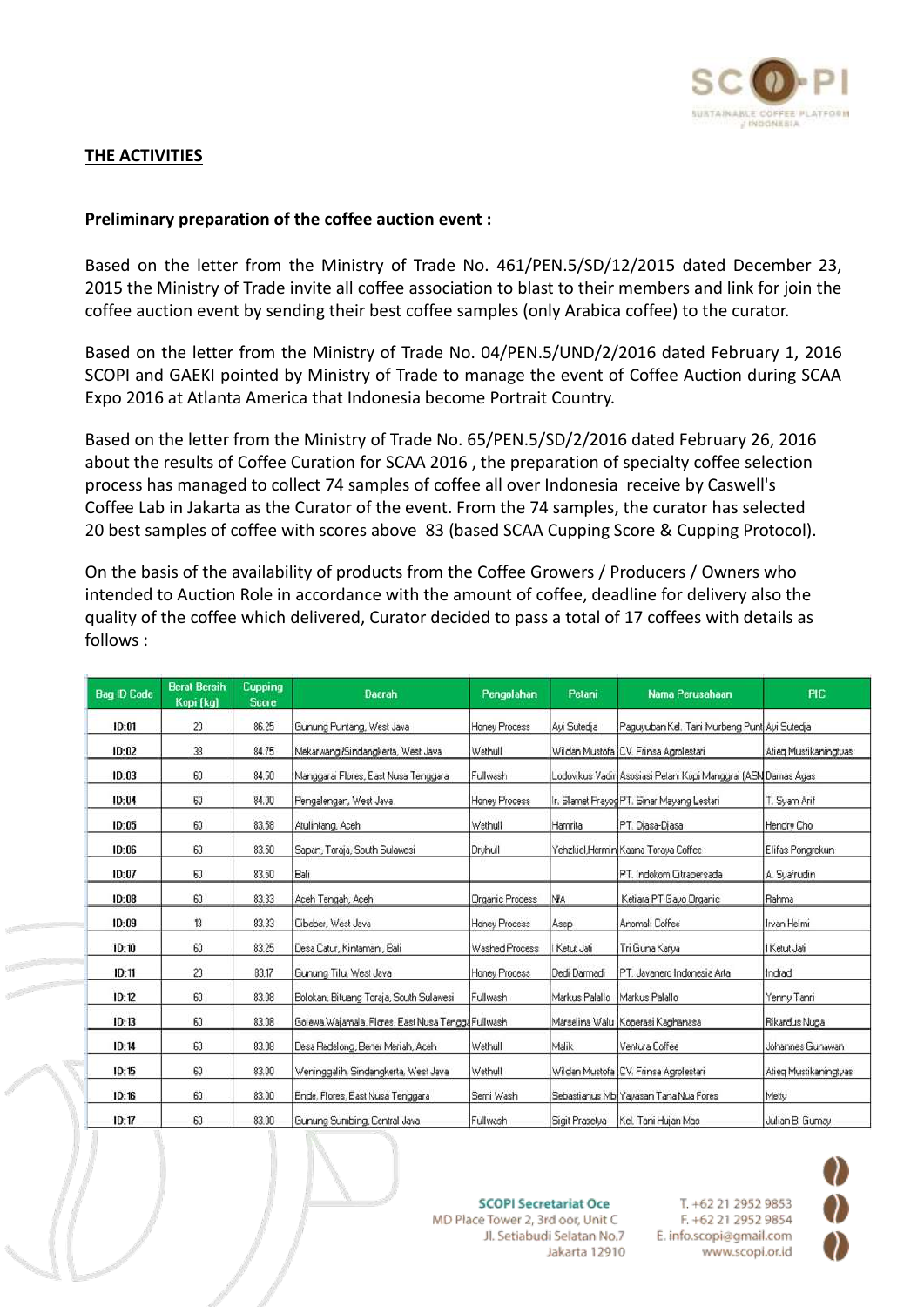

#### **Before the auction day :**

- Committee (SCOPI & GAEKI) prepare and produce all documents to support marketing & operation event, such as : flyer, standing banner, backdrop, auction book, bidding card, registration form and bidding form.
- Committee prepare all the equipments, tools & other support for the event days
- Committee prepare the shipment and all the shipments required documents
- Committee promote the event and invite prospect buyers

#### **Key Dates Activities of Road to the Auction :**

| 15 January  | : Latest day of coffee sample received at the curator lab                                         |
|-------------|---------------------------------------------------------------------------------------------------|
| 26 February | : Confirmation from the Ministry of Trade regarding the result of coffee curation                 |
| 4 March     | : Latest day of total coffee bag received at the curator lab                                      |
| 29 March    | : Finish of final check of quality and quantity                                                   |
| 3 April     | : Shipment coffees to USA                                                                         |
| 5 April     | : Shipment arrived at California Airport                                                          |
| 6 April     | : Committee start to promote and send invitation to candidate of bidders/buyers                   |
| 11 April    | : Coffee store at California Warehouse                                                            |
| 12-14 April | : Committee prepare & check for equipments, tools, layout, rundown, display etc.                  |
| 15 April    | : Committee promote to visitors through standing banners, wall info spots, hand                   |
|             | out flyers, booths visit, cupping activities, etc.                                                |
|             |                                                                                                   |
| 16 April    | : Auction Day<br>1:00pm : Bidder's Registration                                                   |
|             | 1:30pm : Coffee Cupping by Bidders                                                                |
|             | 2:15pm : Live Auction by the Auctioneer: Rocky Rhodes                                             |
|             | 3:00pm : Payment & Settlement                                                                     |
|             |                                                                                                   |
|             |                                                                                                   |
| 17 April    | : Promote the result of the auction result and also the latest cupping day for visitors           |
|             | who would like to try the coffee sold in auction                                                  |
|             | 4 May -14 June: Shipment process the coffee to each buyers and buyers received at their warehouse |
|             | and makesure there is no complain from buyers regarding coffee quality & quantity                 |
|             |                                                                                                   |
| $6-15$ June | : Final calcution of the transaction value (incl. warehouse fee, handling in & out fee)           |
|             |                                                                                                   |
| 16-21 June  | : Process of money transfer to the 17 coffee owners                                               |
|             |                                                                                                   |



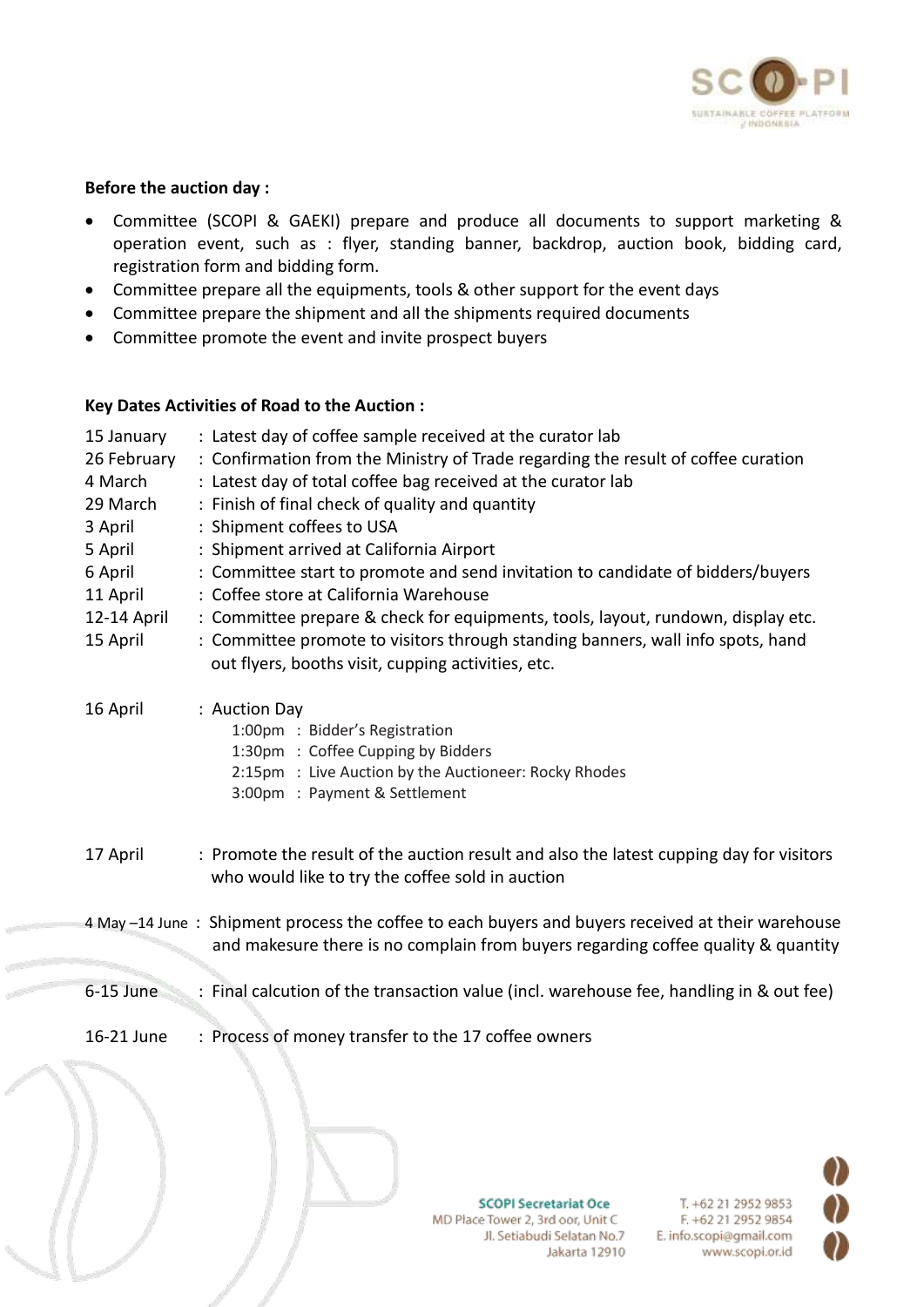

| <b>REKAPITULATION COFFEE AUCTION RESULT</b>                      |                              |                       |                         |                         |                             |  |  |  |  |  |
|------------------------------------------------------------------|------------------------------|-----------------------|-------------------------|-------------------------|-----------------------------|--|--|--|--|--|
| <b>SCAA ALTLANTA 2016</b><br>(FROM HIGHEST TO LOWEST SOLD PRICE) |                              |                       |                         |                         |                             |  |  |  |  |  |
| <b>Bag ID</b><br>Code                                            | <b>Net Weight</b><br>(in kg) | <b>PIC</b>            | Sold per Ib<br>(in USD) | Sold per kg<br>(in USD) | <b>Buyers Name</b>          |  |  |  |  |  |
| ID:01                                                            | 20                           | Ayi Sutedja           | 25.00                   | 55.00                   | Phil Goodlaxson             |  |  |  |  |  |
| ID:O2                                                            | 33                           | Atieq Mustikaningtyas | 14.00                   | 30.80                   | Sean Boyd                   |  |  |  |  |  |
| ID:04                                                            | 60                           | T. Syam Arif          | 11.25                   | 24.75                   | Phil Goodlaxson             |  |  |  |  |  |
| ID:03                                                            | 60                           | Damas Agas            | 8.75                    | 19.25                   | Krude Che Hao Lin           |  |  |  |  |  |
| ID:OO9                                                           | 13                           | Irvan Helmi           | 8.25                    | 18.15                   | Jack Treatman               |  |  |  |  |  |
| ID:11                                                            | 20                           | Indradi               | 7.75                    | 17.05                   | <b>Brian Philips</b>        |  |  |  |  |  |
| ID:10                                                            | 60                           | I Ketut Jati          | 5.75                    | 12.65                   | Antonius Anugrah            |  |  |  |  |  |
| ID:O5                                                            | 60                           | Hendry Cho            | 5.50                    | 12.10                   | George Guthrie              |  |  |  |  |  |
| ID:17                                                            | 60                           | Julian B. Gumay       | 4.85                    | 10.67                   | George Guthrie              |  |  |  |  |  |
| ID:OG                                                            | 60                           | Elifas Pongrekun      | 4.75                    | 10.45                   | <b>Jack Treatman</b>        |  |  |  |  |  |
| ID:O7                                                            | 60                           | Justine               | 4.75                    | 10.45                   | Phil Goodlaxson             |  |  |  |  |  |
| ID:08                                                            | 60                           | Rahma                 | 4.50                    | 9.90                    | Antonius Anugrah            |  |  |  |  |  |
| ID:15                                                            | 60                           | Atieg Mustikaningtyas | 4.25                    | 9.35                    | Phil Goodlaxson             |  |  |  |  |  |
| ID:12                                                            | 60                           | Yenny Tanri           | 4.00                    | 8.80                    | <b>Blue Mountain Coffee</b> |  |  |  |  |  |
| ID:14                                                            | 60                           | Johannes Gunawan      | 4.00                    | 8.80                    | Michael Hill                |  |  |  |  |  |
| ID:16                                                            | 60                           | Metty                 | 3.75                    | 8.25                    | Antonius Anugrah            |  |  |  |  |  |
| ID:13                                                            | 60                           | <b>Rikardus Nuga</b>  | 3.65                    | 8.03                    | George Guthrie              |  |  |  |  |  |

## **NOTES FROM THE EVENT :**

- Total sample collected from all over Indonesia is more than 70
- Committee decided to only take the top 20 best with cup score above 83 with max 60kg/coffee , because :
	- This SCAA event is more for the promotion of Indonesian best coffee
	- The very high cost of shipment from Jakarta to America (borne by government)
	- The very high cost of the warehouse storage & handling fee (borne by coffee owner)
	- The tight requirements and rule regulation to send & release the coffee in USA
	- The limitation of the tools and equipments
	- The tight time on the auction day
- From the top 20 coffee, 10 of them are members of SCOPI and also from farmers organization under VECO program area
- From the top 20 coffee that passed the curation was only 17 who can deliver the quality and quantity on time as the delivery schedule requested
- From the 17 coffee, there are some coffee almost failed to pass on re-check procedure as because of the moisture content ( one of them is coming from Farmer Organization under VECO program)
- From the top 5 highest rank coffee price sold, 4 of them are coming from West Java Area and 1 of them coming from Bajawa (ASNIKOM).
- Most of the buyers asking for the story behind the coffee (photos, details source of the coffee, culture, details coffee process) , but most of the coffee owner doesn't really have a professional presentation to promote their best coffee

**SCOPI Secretariat Oce** MD Place Tower 2, 3rd oor, Unit C Jl. Setiabudi Selatan No.7 Jakarta 12910

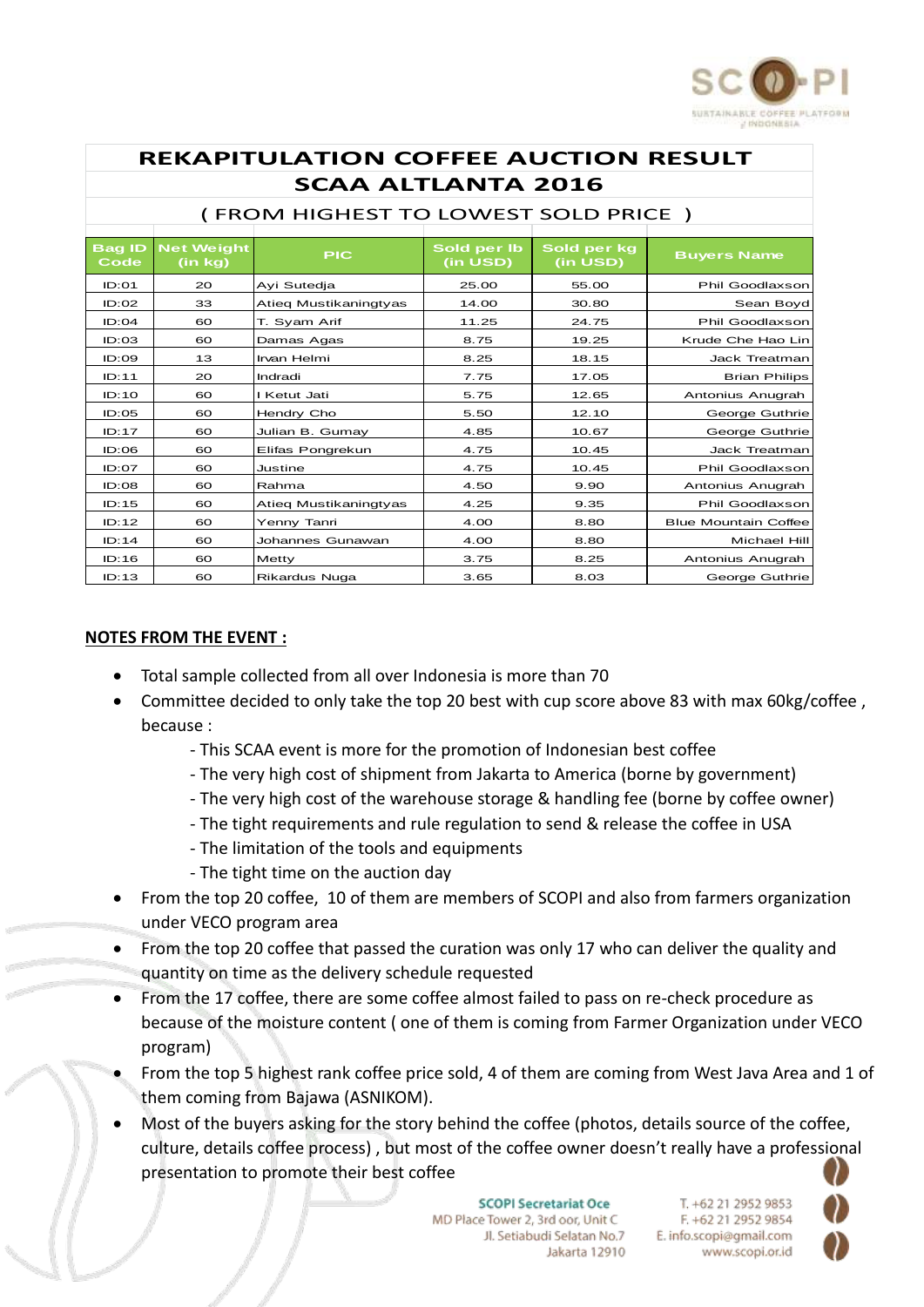

# **DOCUMENTATIONS**



Ministry of Industry, Coffee Associations



Press Converence by Ministry of Trade, Registration for the prospect bidders / buyers



During the Coffee Auction Event



Visitors in Indonesian Pavilion **Cupping ( only for bidder / buyers )** Cupping ( only for bidder / buyers )



**SCOPI Secretariat Oce** MD Place Tower 2, 3rd oor, Unit C Jl. Setiabudi Selatan No.7 Jakarta 12910